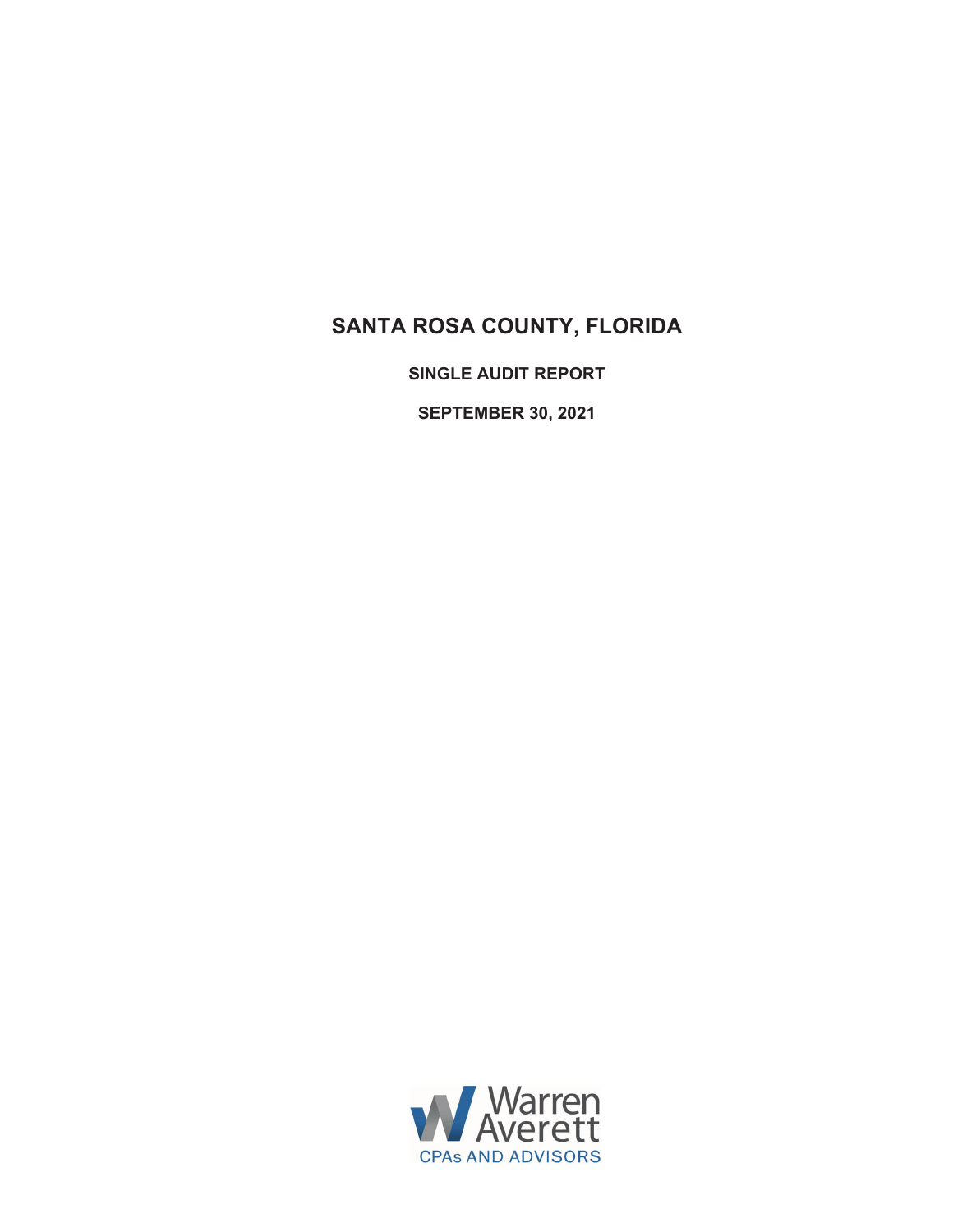## **SANTA ROSA COUNTY, FLORIDA SINGLE AUDIT REPORT TABLE OF CONTENTS SEPTEMBER 30, 2021**

| <b>INDEPENDENT AUDITOR'S REPORT ON COMPLIANCE</b><br>FOR EACH MAJOR FEDERAL PROGRAM AND STATE<br>PROJECT AND ON INTERNAL CONTROL OVER COMPLIANCE<br><b>REQUIRED BY THE UNIFORM GUIDANCE AND</b><br><b>CHAPTER 10.550, RULES OF THE AUDITOR GENERAL</b> |                |
|--------------------------------------------------------------------------------------------------------------------------------------------------------------------------------------------------------------------------------------------------------|----------------|
| <b>SCHEDULE OF EXPENDITURES OF FEDERAL AWARDS</b><br>AND STATE FINANCIAL ASSISTANCE                                                                                                                                                                    | 4              |
| NOTES TO THE SCHEDULE OF EXPENDITURES OF FEDERAL AWARDS<br>AND STATE FINANCIAL ASSISTANCE                                                                                                                                                              | $\overline{7}$ |
| <b>SCHEDULE OF FINDINGS AND QUESTIONED COSTS</b>                                                                                                                                                                                                       | 8              |
| SCHEDULE OF PRIOR YEAR FINDINGS AND CORRECTIVE ACTION PLAN                                                                                                                                                                                             | 11             |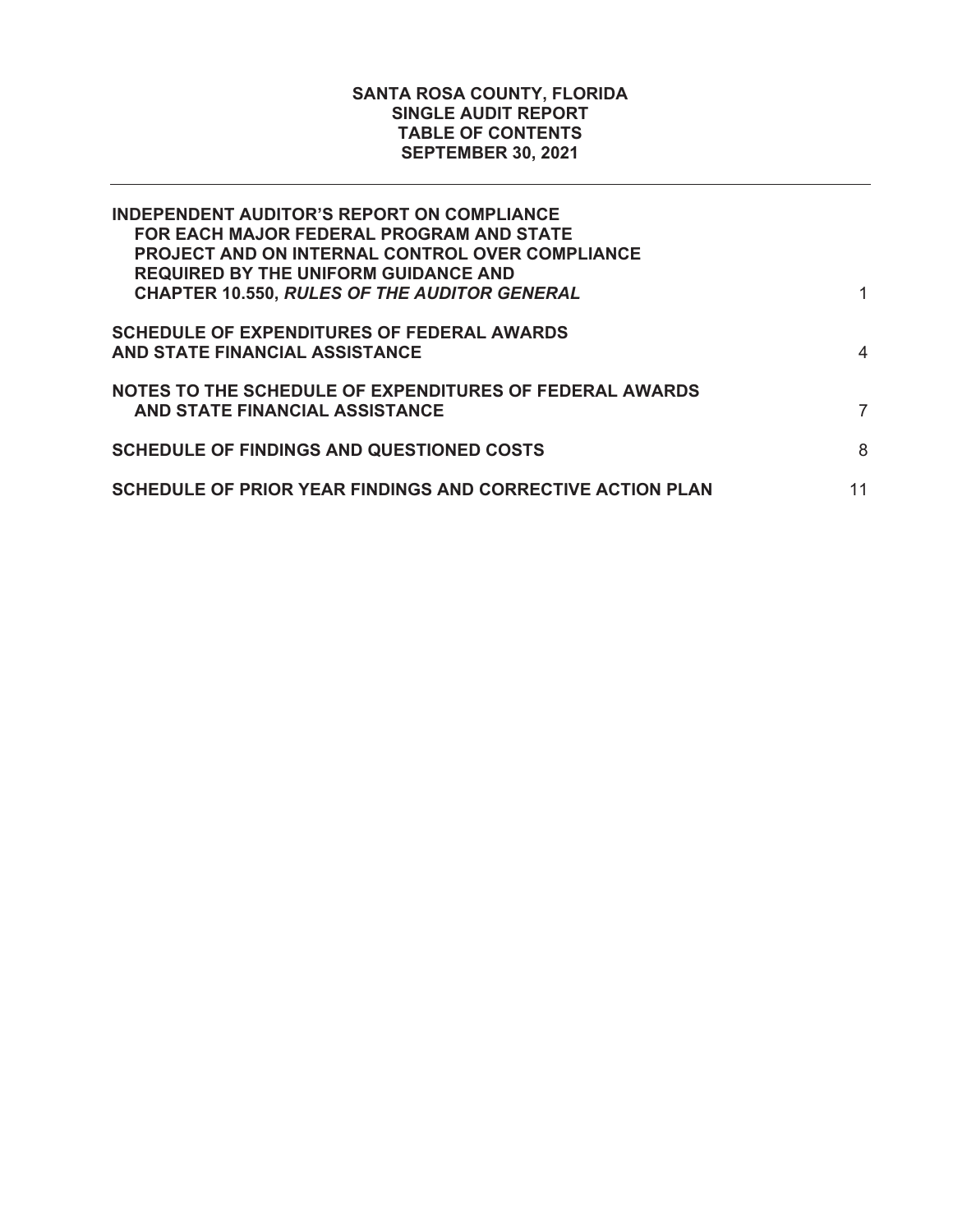

350 W Cedar Street, Suite 400 Pensacola, FL 32502 850.435.7400 warrenaverett.com

#### **INDEPENDENT AUDITOR'S REPORT ON COMPLIANCE FOR EACH MAJOR FEDERAL PROGRAM AND STATE PROJECT AND ON INTERNAL CONTROL OVER COMPLIANCE REQUIRED BY THE UNIFORM GUIDANCE AND CHAPTER 10.550,**  *RULES OF THE AUDITOR GENERAL*

Board of County Commissioners Santa Rosa County, Florida

#### **Report on Compliance for Each Major Federal Program and State Project**

We have audited the compliance of Santa Rosa County, Florida, (hereinafter referred to as "County"), with the types of compliance requirements described in the U. S. Office of Management and Budget (OMB) *Compliance Supplement*, and the requirements described in the State of Florida Department of Financial Services' *State Projects Compliance Supplement* that could have a direct and material effect on each of the County's major federal programs and state projects for the year ended September 30, 2021. The County's major federal programs and state projects are identified in the summary of auditor results section of the accompanying schedule of findings and questioned costs.

#### *Management's Responsibility*

Management is responsible for compliance with federal and state statutes, regulations and the terms and conditions of its federal and state awards applicable to its federal programs and state projects.

#### *Auditor's Responsibility*

Our responsibility is to express an opinion on compliance for each of the County's major federal programs and state projects based on our audit of the types of compliance requirements referred to above. We conducted our audit of compliance in accordance with auditing standards generally accepted in the United States of America; the standards applicable to financial audits contained in *Government Auditing Standards,* issued by the Comptroller General of the United States; the audit requirements of Title 2 *U.S. Code of Federal Regulations* Part 200, *Uniform Administrative Requirements, Cost Principles, and Audit Requirements for Federal Awards* (Uniform Guidance); and Chapter 10.550*, Rules of the Auditor General*. Those standards, the Uniform Guidance and Chapter 10.550, *Rules of the Auditor General*, require that we plan and perform the audit to obtain reasonable assurance about whether noncompliance with the types of compliance requirements referred to above that could have a direct and material effect on a major federal program or state project occurred. An audit includes examining, on a test basis, evidence about the County's compliance with those requirements and performing such other procedures, as we considered necessary in the circumstances.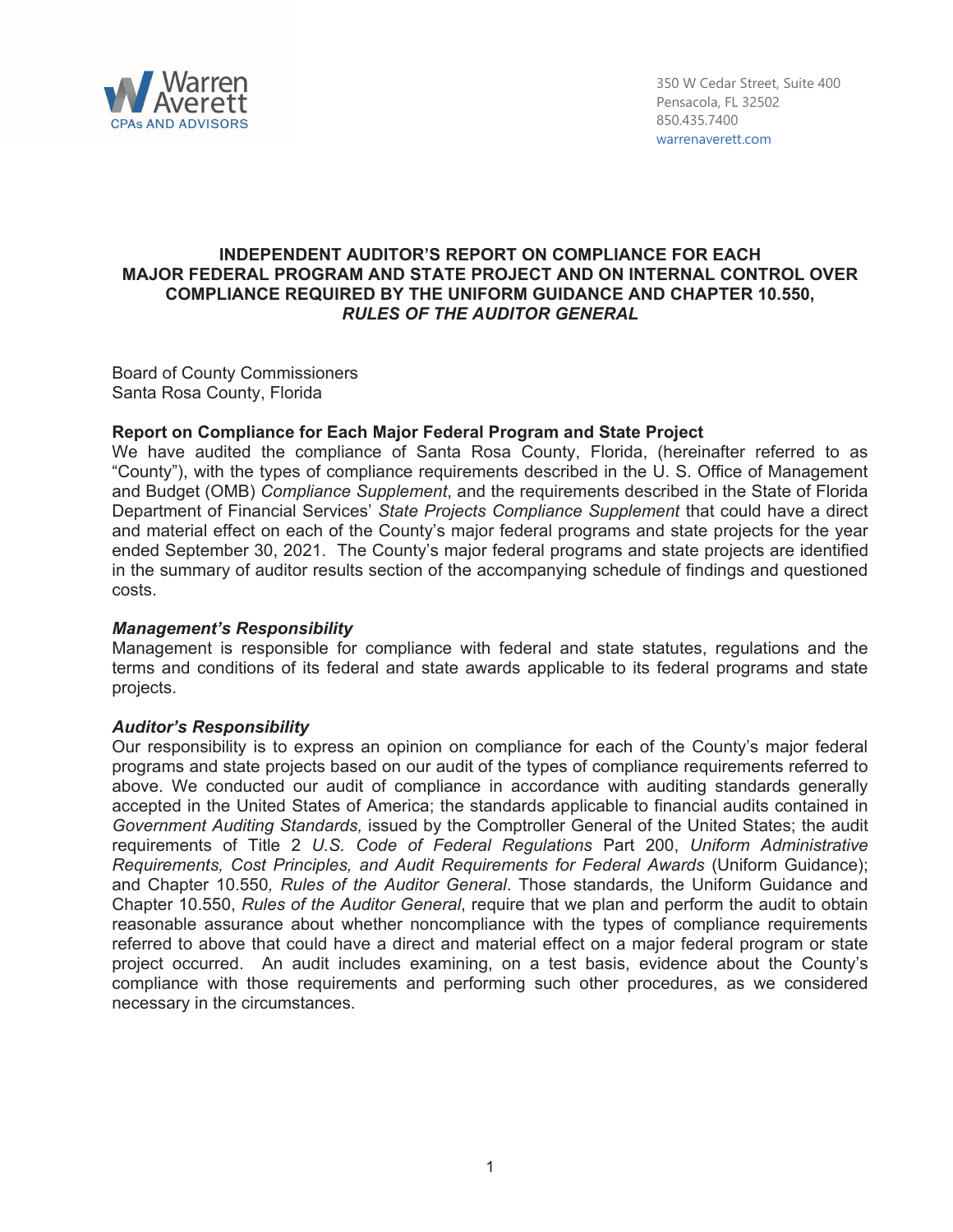We believe that our audit provides a reasonable basis for our opinion on compliance for each major federal program and state project. However, our audit does not provide a legal determination of the County's compliance with those requirements.

#### *Opinion on Each Major Federal Program and State Project*

In our opinion, the County complied, in all material respects, with the types of compliance requirements referred to above that could have a direct and material effect on each of its major federal programs and state projects for the year ended September 30, 2021.

## **Report on Internal Control over Compliance**

Management of the County is responsible for establishing and maintaining effective internal control over compliance with the types of compliance requirements referred to above. In planning and performing our audit of compliance, we considered the County's internal control over compliance with requirements that could have a direct and material effect on each major federal program or state project to determine the auditing procedures that are appropriate in the circumstances for the purpose of expressing our opinion on compliance for each major federal program and state project and to test and report on internal control over compliance in accordance with the Uniform Guidance and the Florida Department of Financial Services *State Projects Compliance Supplement*, but not for the purpose of expressing an opinion on the effectiveness of internal control over compliance. Accordingly, we do not express an opinion on the effectiveness of the County's internal control over compliance.

A *deficiency in internal control over compliance* exists when the design or operation of a control over compliance does not allow management or employees, in the normal course of performing their assigned functions, to prevent or detect and correct noncompliance with a type of compliance requirement of a federal program or state project on a timely basis. A *material weakness in internal control over compliance* is a deficiency or combination of deficiencies in internal control over compliance, such that there is a reasonable possibility that material noncompliance with a type of compliance requirement of a federal program or state project will not be prevented or detected and corrected on a timely basis. A *significant deficiency in internal control over compliance* is a deficiency or a combination of deficiencies in internal control over compliance with a type of compliance requirement of a federal program or state project that is less severe than a material weakness in internal control over compliance, yet important enough to merit attention by those charged with governance.

Our consideration of the internal control over compliance was for the limited purpose described in the first paragraph of this section and was not designed to identify all deficiencies in internal control over compliance that might be material weaknesses or significant deficiencies. We did not identify any deficiencies in internal control over compliance that we consider to be material weaknesses. However, material weaknesses may exist that have not been identified.

The purpose of this report on internal control over compliance is solely to describe the scope of our testing of internal control over compliance and the results of that testing based on the requirements of the Uniform Guidance and Chapter 10.550, *Rules of the Auditor General*. Accordingly, this report is not suitable for any other purpose.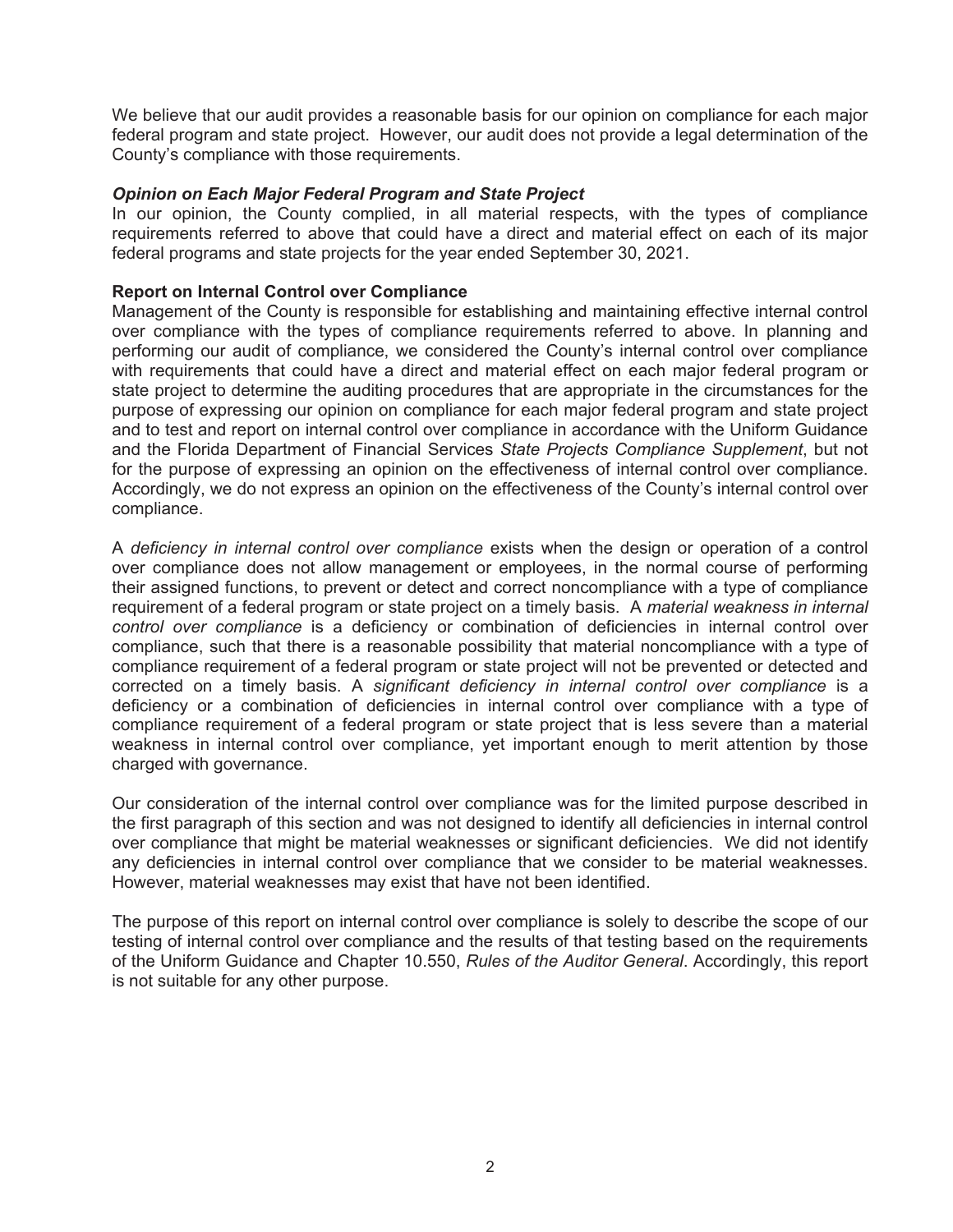#### **Report on Schedule of Expenditures of Federal Awards and State Financial Assistance Required by the Uniform Guidance and Chapter 10.550,** *Rules of the Auditor General*

We have audited the financial statements of the governmental activities, the business-type activities, each major fund and the aggregate remaining fund information of Santa Rosa County, Florida, as of and for the year ended September 30, 2021, and the related notes to the financial statements, which collectively comprise the County's basic financial statements. We issued our report thereon dated April 26, 2022, which contained unmodified opinions on those financial statements. Our audit was conducted for the purpose of forming opinions on the financial statements that collectively comprise the basic financial statements. The accompanying Schedule of Expenditures of Federal Awards and State Financial Assistance is presented for the purposes of additional analysis as required by the Uniform Guidance, and Chapter 10.550, *Rules of the Auditor General*, and is not a required part of the financial statements. Such information is the responsibility of management and was derived from and relates directly to the underlying accounting and other records used to prepare the basic financial statements. The information has been subjected to the auditing procedures applied in the audit of the financial statements and certain additional procedures, including comparing and reconciling such information directly to the underlying accounting and other records used to prepare the basic financial statements or to the basic financial statements themselves and other additional procedures in accordance with auditing standards generally accepted in the United States of America. In our opinion, the Schedule of Expenditures of Federal Awards and State Financial Assistance is fairly stated in all material respects in relation to the basic financial statements as a whole.

#### **Purpose of this Report**

The purpose of this report on internal control over compliance is solely to describe the scope of our testing of internal control over compliance and the results of that testing based on the requirements of the Uniform Guidance and Chapter 10.550, *Rules of the Auditor General.* Accordingly, this report is not suitable for any other purpose.

Warren averett, LLC

Pensacola, Florida April 26, 2022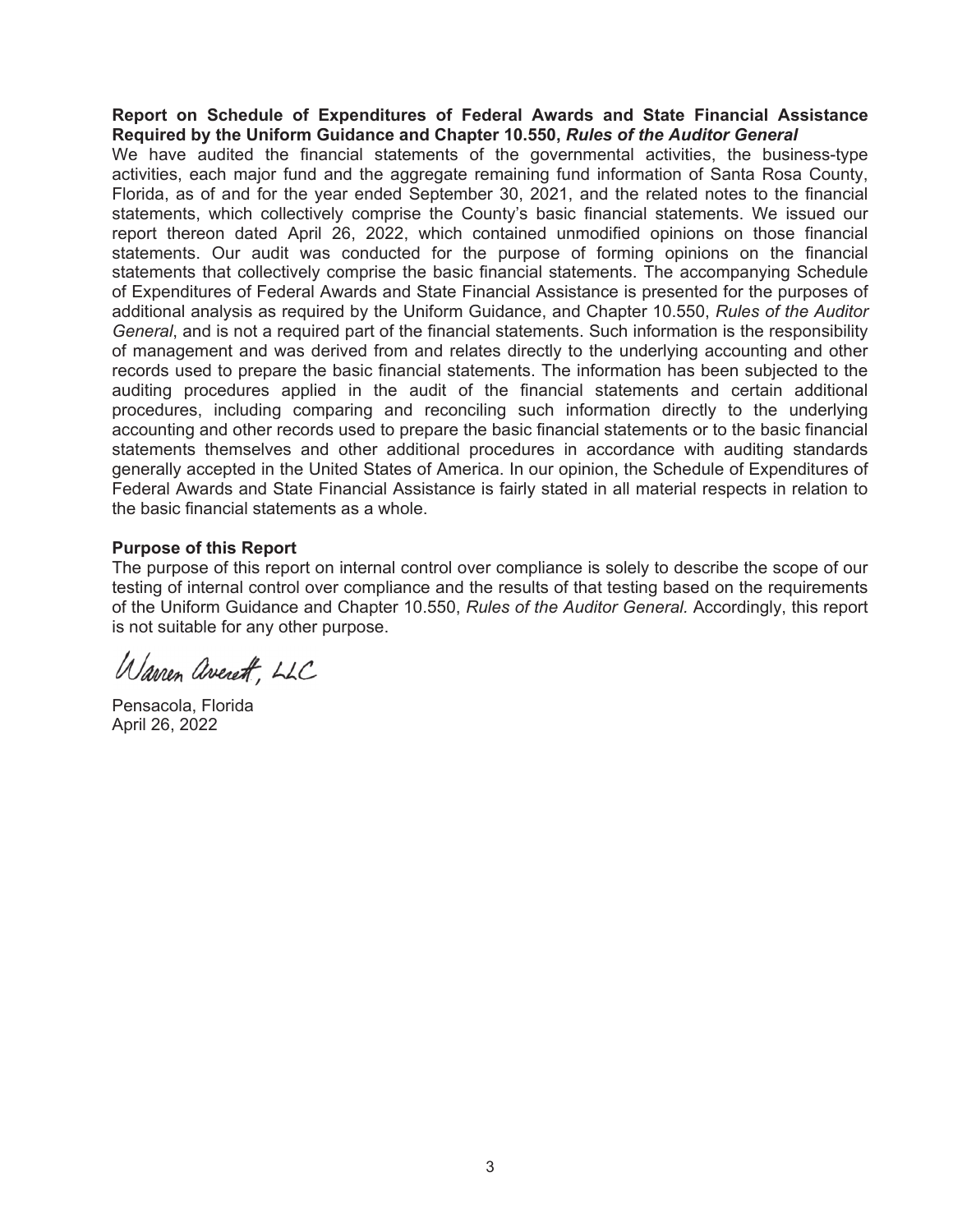## **SANTA ROSA COUNTY, FLORIDA SCHEDULE OF EXPENDITURES OF FEDERAL AWARDS AND STATE FINANCIAL ASSISTANCE FOR THE YEAR ENDED SEPTEMBER 30, 2021**

| Federal Grantor/Pass-through<br><b>Grantor/Program Title</b>                                       | <b>Assistance</b><br>Listing | Contract /<br><b>Grant Number</b> | <b>Expenditures</b> | <b>Passed</b><br>Through to<br><b>Subrecipients</b> |
|----------------------------------------------------------------------------------------------------|------------------------------|-----------------------------------|---------------------|-----------------------------------------------------|
| U.S. Department of Commerce                                                                        |                              |                                   |                     |                                                     |
| Passed Through Florida Department of Environmental Protection                                      |                              |                                   |                     |                                                     |
| Office for Coastal Management                                                                      | 11.473                       | NA17NOS4730140                    | 42,568<br>\$        | \$                                                  |
| Office for Coastal Management                                                                      | 11.473                       | 0318.20.069548                    | 11,396              |                                                     |
| U.S. Department of Housing and Urban Development                                                   |                              |                                   | 53,964              |                                                     |
| Passed Through Escambia County Consortium                                                          |                              |                                   |                     |                                                     |
| Home Investment Partnerships Program                                                               | 14.239                       | M-14-DC-12-0225                   | 67,881              |                                                     |
| U.S. Department of Agriculture                                                                     |                              |                                   |                     |                                                     |
| Passed Through Natural Resources Conservation Service Florida                                      |                              |                                   |                     |                                                     |
| Natural Resource Damage Assessment and Restoration                                                 | 15.658                       | N1220CPT0011021                   | 22,625              |                                                     |
| U.S. Department of Justice                                                                         |                              |                                   |                     |                                                     |
| Direct Program<br>COVID-19 Coronavirus Emergency Supplemental Funding Program                      | 16.034                       | 2020-VD-BX-1208                   | 13,986              |                                                     |
| Passed Through Florida Office of the Attorney General                                              |                              |                                   |                     |                                                     |
| Crime Victim Assistance                                                                            | 16.575                       | VOCA-2020-SRCSO-00607             | 146,806             |                                                     |
| Passed Through Florida Department of Children and Families                                         |                              |                                   |                     |                                                     |
| Violence Against Women Formula Grants FCADV                                                        | 16.588                       | LN096                             | 67,223              |                                                     |
| Direct Program                                                                                     |                              |                                   |                     |                                                     |
| Edward Byrne Memorial Justice Assistance Grant Program                                             | 16.738                       | 2020-DJ-BX-0240                   | 13,957              |                                                     |
| Passed Through Florida Department of Law Enforcement                                               |                              |                                   |                     |                                                     |
| Edward Byrne Memorial Justice Assistance Grant Program                                             | 16.738                       | 2021-JAGC-SANT-1-3B-033           | 2,760               |                                                     |
| Edward Byrne Memorial Justice Assistance Grant Program                                             | 16.738                       | 2020-JAGC-SANT-2-5R-007           | 21,827              |                                                     |
|                                                                                                    |                              |                                   | 38,544              |                                                     |
| Support for Adam Walsh Act Implementation Grant Program                                            | 16.750                       | 2020-AW-BX-0040                   | 77,508              |                                                     |
| U.S. Department of Transportation Federal Aviation Administration                                  |                              |                                   |                     |                                                     |
| Direct Program                                                                                     |                              |                                   |                     |                                                     |
| Airport Improvement Program                                                                        | 20.106                       | 3-12-0052-014-2019                | 80,667              |                                                     |
| Airport Improvement Program                                                                        | 20.106                       | 3-12-0052-017-2020                | 19,228              |                                                     |
| Airport Improvement Program                                                                        | 20.106                       | 3-12-0052-018-2021                | 94,459              | ٠                                                   |
|                                                                                                    |                              |                                   | 194,354             |                                                     |
| U.S. Department of Transportation<br>Passed Through Florida Dept. of Transportation                |                              |                                   |                     |                                                     |
| Formula Grants for Rural Areas                                                                     | 20.509                       | G1M17                             | 229,307             | 229,307                                             |
|                                                                                                    |                              |                                   |                     |                                                     |
| Passed Through Florida Dept. of Transportation                                                     |                              |                                   |                     |                                                     |
| State and Community Highway Safety                                                                 | 20.600                       | SC-2021-00024                     | 124,929             |                                                     |
| Passed Through Florida Dept. of Transportation                                                     |                              |                                   |                     |                                                     |
| National Priority Safety Program                                                                   | 20.616                       | M5HVE-20-06-17/G1F00              | 1,274               |                                                     |
| <b>Total Highway Safety Cluster</b>                                                                |                              |                                   | 126,203             |                                                     |
| U.S. Department of the Treasury                                                                    |                              |                                   |                     |                                                     |
| Direct Program                                                                                     |                              |                                   |                     |                                                     |
| <b>RESTORE Act</b>                                                                                 | 21.015                       | 1 RDCGR210076-01-00               | 10,314              | 10,314                                              |
| <b>RESTORE Act</b>                                                                                 | 21.015                       | 1 RDCGR210100-01-00               | 39,579              | 39,579                                              |
| <b>RESTORE Act</b>                                                                                 | 21.015                       | 1 RDCGR210104-01-00               | 33,778              | 33,778                                              |
| <b>RESTORE Act</b>                                                                                 | 21.015                       | 1 RDCGR210112-01-00               | 75,985              | 75,985                                              |
|                                                                                                    |                              |                                   | 159,656             | 159,656                                             |
| Passed Through Florida Division of Emergency Management<br><b>COVID-19 Coronavirus Relief Fund</b> | 21.019                       | Y2279                             | 10,872,833          |                                                     |
|                                                                                                    |                              |                                   |                     | (Continued)                                         |
|                                                                                                    |                              |                                   |                     |                                                     |

The accompanying notes are an integral part of this schedule.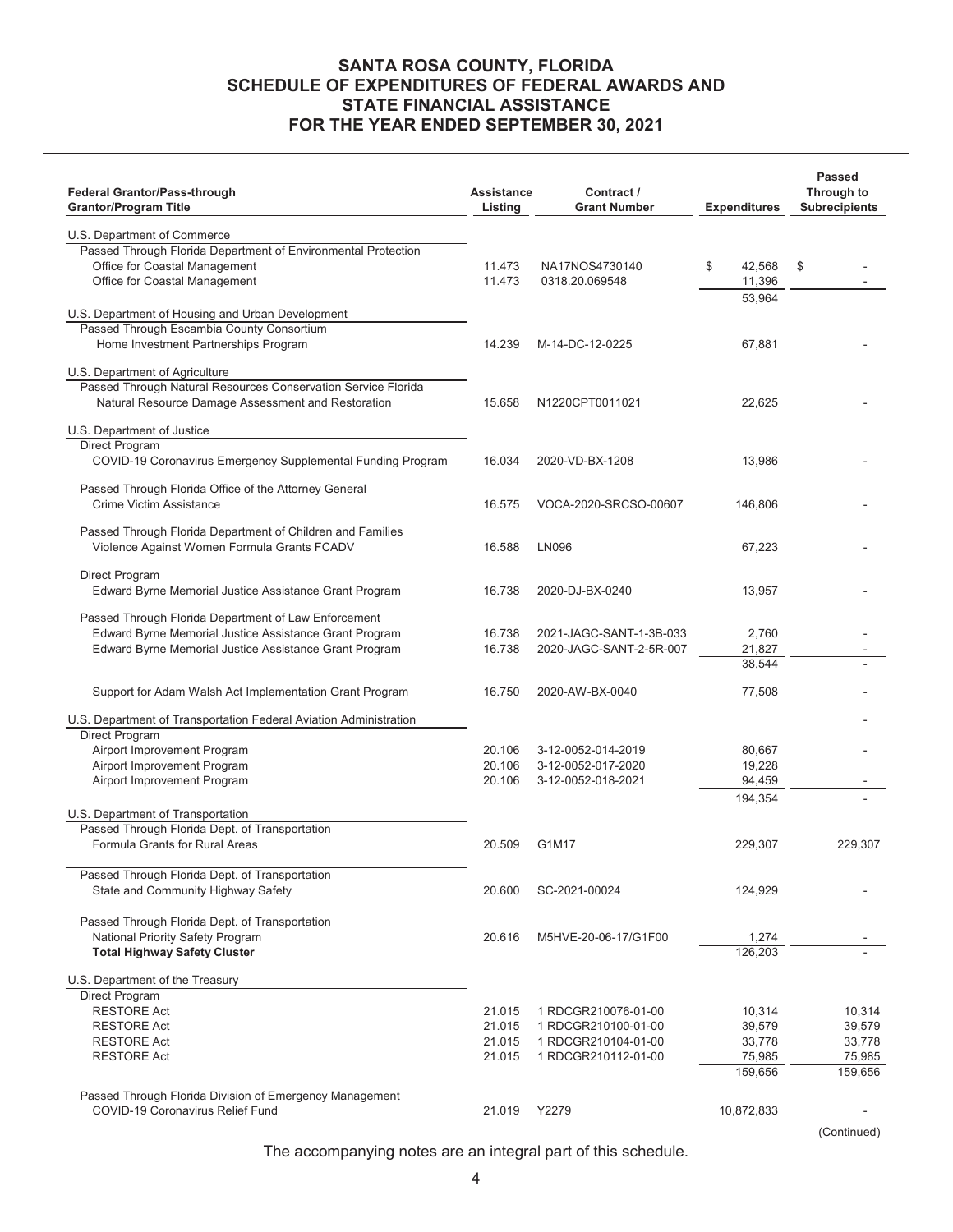## **SANTA ROSA COUNTY, FLORIDA SCHEDULE OF EXPENDITURES OF FEDERAL AWARDS AND STATE FINANCIAL ASSISTANCE – CONTINUED FOR THE YEAR ENDED SEPTEMBER 30, 2021**

| <b>Federal Grantor/Pass-through</b><br><b>Grantor/Program Title</b> | <b>Assistance</b><br>Listing | Contract /<br><b>Grant Number</b> | <b>Expenditures</b>   | <b>Passed</b><br>Through to<br><b>Subrecipients</b> |
|---------------------------------------------------------------------|------------------------------|-----------------------------------|-----------------------|-----------------------------------------------------|
| U.S. Department of the Treasury - Continued                         |                              |                                   |                       |                                                     |
| Passed Through Florida Housing Finance Corporation                  |                              |                                   |                       |                                                     |
| COVID-19 Coronavirus Relief Fund                                    | 21.019                       | #091-2020                         | 528,201<br>11,401,034 | \$                                                  |
| Direct Program                                                      |                              |                                   |                       |                                                     |
| COVID-19 Coronavirus State and Local Fiscal Recovery Funds          | 21.027                       | SLT-1712                          | 98,231                |                                                     |
| <b>Gulf Ecosystem Restoration Council</b>                           |                              |                                   |                       |                                                     |
| Passed Through Florida Department of Environmental Protection       |                              |                                   |                       |                                                     |
| Gulf Coast Ecosystem Restoration Council Oil Spill Impact Program   | 87.052                       | GNTSP20FL0088                     | 362,104               | 362,104                                             |
| U.S. Election Assistance Commission                                 |                              |                                   |                       |                                                     |
| Passed Through Florida Department of State                          |                              |                                   |                       |                                                     |
| COVID-19 Help America Vote Act Election Security Grants             | 90.404                       | MOA#2020-2019-01                  | 92,876                |                                                     |
| COVID-19 Help America Vote Act Election Security Grants             | 90.404                       | MOA#2021-001-SAN                  | 124,225               |                                                     |
|                                                                     |                              |                                   | 217,101               |                                                     |
| U.S. Department of Health and Human Services                        |                              |                                   |                       |                                                     |
| Passed Through Florida Dept. of Revenue                             |                              |                                   |                       |                                                     |
| Child Support Enforcement Program                                   | 93.563                       | CSU <sub>57</sub>                 | 12,950                |                                                     |
| Executive Office of the President                                   |                              |                                   |                       |                                                     |
| Passed Through Office of National Drug Policy                       |                              |                                   |                       |                                                     |
| High Intensity Drug Trafficking Areas Program                       | 95.001                       | G21GC0007A                        | 96,244                | 78,651                                              |
| U.S. Department of Homeland Security                                |                              |                                   |                       |                                                     |
| Passed Through Volunteer Florida                                    |                              |                                   |                       |                                                     |
| Emergency Management Performance Grant                              | 97.042                       | G0145                             | 14,441                |                                                     |
| Emergency Management Performance Grant                              | 97.042                       | G0173                             | 79,201                |                                                     |
| Emergency Management Performance Grant                              | 97.042                       | G0215                             | 3,600                 |                                                     |
| <b>Emergency Management Performance Grant</b>                       | 97.042                       | G0225                             | 20,206                |                                                     |
|                                                                     |                              |                                   | 117,448               |                                                     |
| Passed Through Florida Division of Emergency Management             |                              |                                   |                       |                                                     |
| Disaster Grants - Public Assistance SALLY                           | 97.036                       | Z2563                             | 9,101,301             |                                                     |
| Disaster Grants - Public Assistance IDA                             | 97.036                       | <b>EMAC-4611</b>                  | 58,543                |                                                     |
| Disaster Grants - Public Assistance SALLY                           | 97.036                       | PA-4564                           | 188,346<br>9,348,190  |                                                     |
| Passed Through Florida Division of Emergency Management             |                              |                                   |                       |                                                     |
| Homeland Security Grant Program                                     | 97.046                       | D0045                             | 21,567                |                                                     |
| Passed Through Florida Division of Emergency Management             |                              |                                   |                       |                                                     |
| Homeland Security Grant Program                                     | 97.067                       | R0170                             | 46,247                |                                                     |
| Homeland Security Grant Program                                     | 97.067                       | R0038                             | 37,765                |                                                     |
| Homeland Security Grant Program                                     | 97.067                       | R0063                             | 36,261                |                                                     |
| Homeland Security Grant Program                                     | 97.067                       | R0203                             | 36,161                |                                                     |
|                                                                     |                              |                                   | 156,434               |                                                     |
|                                                                     |                              |                                   |                       |                                                     |
| <b>Total Federal Awards</b>                                         |                              |                                   | \$23,029,360          | 829,718<br>\$                                       |
|                                                                     |                              |                                   |                       | (Continued)                                         |

61 **- Executive Contract Contract Contract Contract Contract Contract Contract Contract Contract Contract Contract Contract Contract Contract Contract Contract Contract Contract Contract Contract Contract Contract Contract** 

The accompanying notes are an integral part of this schedule.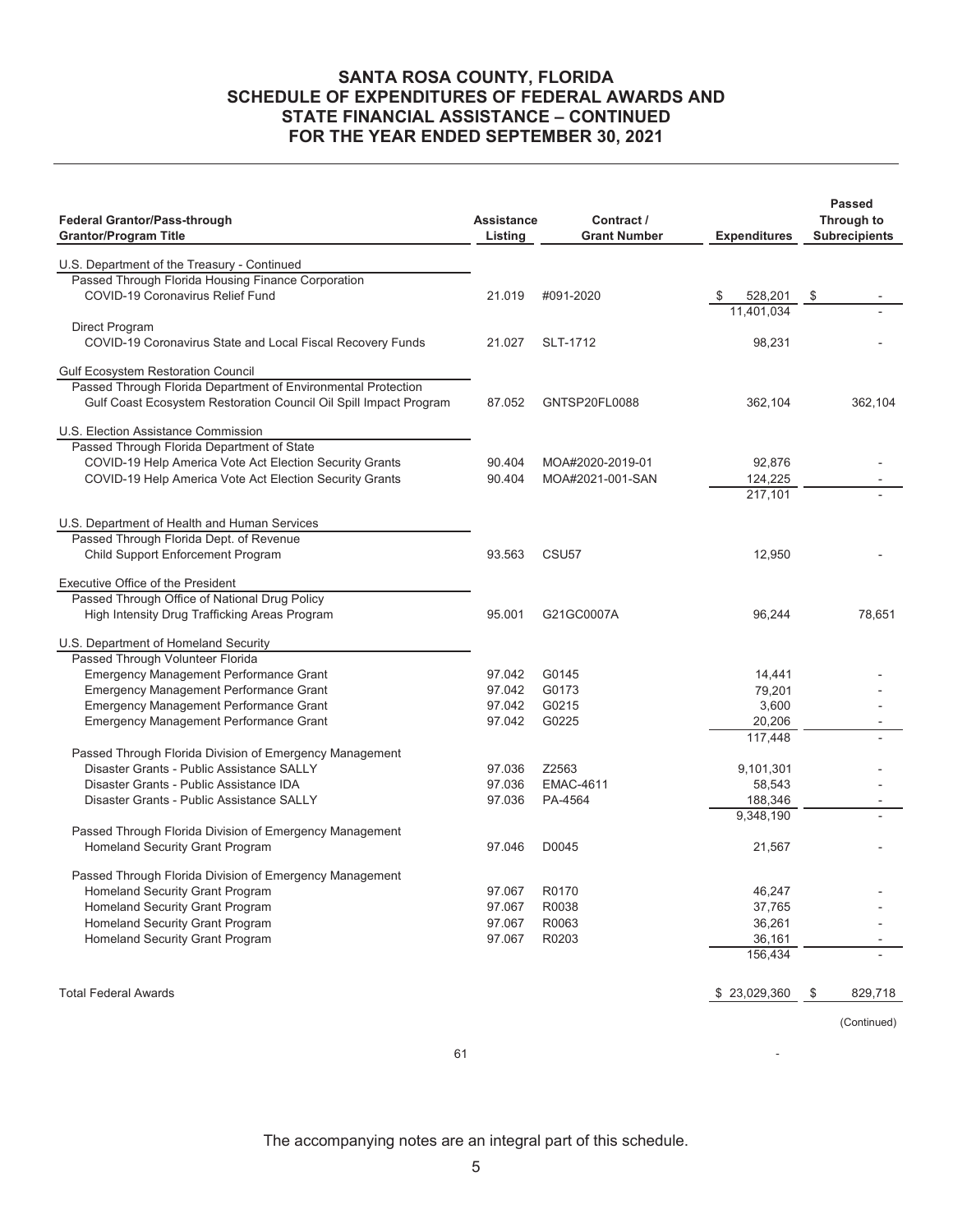## **SANTA ROSA COUNTY, FLORIDA SCHEDULE OF EXPENDITURES OF FEDERAL AWARDS AND STATE FINANCIAL ASSISTANCE – CONTINUED FOR THE YEAR ENDED SEPTEMBER 30, 2021**

| Florida Division of Emergency Management<br><b>Emergency Management Programs</b><br>\$<br>31.063<br>A0169<br>105,806<br>\$<br>31.067<br>T0164<br>9,062<br>Emergency Management Projects - Hazards Analysis<br>Florida Department of Environmental Protection<br>Florida Recreation Development Assistance Program<br>37.017<br>P9042<br>250,000<br><b>Resilient Florida Programs</b><br>37.098<br>R <sub>2117</sub><br>125,000<br>FY2104<br>25,620<br>Florida Water Estuary Program Projects<br>37.111<br>Florida Department of Economic Opportunity<br><b>Economic Development Partnerships</b><br>DTF 21-103<br>64,800<br>40.014<br><b>Economic Development Partnerships</b><br>40.040<br>S0115<br>375,532<br><b>Economic Development Partnerships</b><br>40.040<br>S0138<br>366,667<br><b>Economic Development Partnerships</b><br>40.040<br>S0157<br>66,207<br><b>Economic Development Partnerships</b><br>60,200<br>40.040<br>S0145<br>868,606<br>Florida Housing Finance Corporation<br>State Housing Initiative Partnership Program<br>40.901<br>N/A<br>299,445<br>Florida Department of Agriculture and Consumer Services<br>Mosquito Control<br>42.003<br>27451<br>36,498<br>Florida Department of State<br><b>State Aid to Libraries</b><br>45.030<br>21-ST-74<br>37,461<br><b>Historic Preservation Grants</b><br>21.h.sm.100.112<br>45.031<br>49,744<br>Florida Department of Transportation<br>Aviation Development Grants - Joint Participation Agreement<br>55.004<br>G1L01<br>600,000<br>Florida Department of Health<br><b>County Grant Awards</b><br>64.005<br>C9055<br>20,554<br>Florida Department of Management Services<br>E911 State Grant Program<br>111,868<br>72.002 S17-21-02-32<br>Florida Fish and Wildlife Conservation Commission<br><b>Derelict Vessel Removal</b><br>77.005<br>20162<br>7,500<br>Artificial Reef Grants Program<br>77.007<br>19020<br>99,238<br>TOTAL STATE AWARDS<br>\$2,711,202<br>\$<br>TOTAL FEDERAL AND STATE AWARDS<br>829,718<br>\$25,740,562<br>\$ | <b>State Grantor/Pass-through</b><br><b>Grantor/Program Title</b> | <b>Assistance</b><br>Listing | Contract /<br><b>Grant Number</b> | <b>Expenditures</b> | <b>Passed Through</b><br>to Subrecipients |
|-------------------------------------------------------------------------------------------------------------------------------------------------------------------------------------------------------------------------------------------------------------------------------------------------------------------------------------------------------------------------------------------------------------------------------------------------------------------------------------------------------------------------------------------------------------------------------------------------------------------------------------------------------------------------------------------------------------------------------------------------------------------------------------------------------------------------------------------------------------------------------------------------------------------------------------------------------------------------------------------------------------------------------------------------------------------------------------------------------------------------------------------------------------------------------------------------------------------------------------------------------------------------------------------------------------------------------------------------------------------------------------------------------------------------------------------------------------------------------------------------------------------------------------------------------------------------------------------------------------------------------------------------------------------------------------------------------------------------------------------------------------------------------------------------------------------------------------------------------------------------------------------------------------------------------------------------------------------------------------------------------------|-------------------------------------------------------------------|------------------------------|-----------------------------------|---------------------|-------------------------------------------|
|                                                                                                                                                                                                                                                                                                                                                                                                                                                                                                                                                                                                                                                                                                                                                                                                                                                                                                                                                                                                                                                                                                                                                                                                                                                                                                                                                                                                                                                                                                                                                                                                                                                                                                                                                                                                                                                                                                                                                                                                             |                                                                   |                              |                                   |                     |                                           |
|                                                                                                                                                                                                                                                                                                                                                                                                                                                                                                                                                                                                                                                                                                                                                                                                                                                                                                                                                                                                                                                                                                                                                                                                                                                                                                                                                                                                                                                                                                                                                                                                                                                                                                                                                                                                                                                                                                                                                                                                             |                                                                   |                              |                                   |                     |                                           |
|                                                                                                                                                                                                                                                                                                                                                                                                                                                                                                                                                                                                                                                                                                                                                                                                                                                                                                                                                                                                                                                                                                                                                                                                                                                                                                                                                                                                                                                                                                                                                                                                                                                                                                                                                                                                                                                                                                                                                                                                             |                                                                   |                              |                                   |                     |                                           |
|                                                                                                                                                                                                                                                                                                                                                                                                                                                                                                                                                                                                                                                                                                                                                                                                                                                                                                                                                                                                                                                                                                                                                                                                                                                                                                                                                                                                                                                                                                                                                                                                                                                                                                                                                                                                                                                                                                                                                                                                             |                                                                   |                              |                                   |                     |                                           |
|                                                                                                                                                                                                                                                                                                                                                                                                                                                                                                                                                                                                                                                                                                                                                                                                                                                                                                                                                                                                                                                                                                                                                                                                                                                                                                                                                                                                                                                                                                                                                                                                                                                                                                                                                                                                                                                                                                                                                                                                             |                                                                   |                              |                                   |                     |                                           |
|                                                                                                                                                                                                                                                                                                                                                                                                                                                                                                                                                                                                                                                                                                                                                                                                                                                                                                                                                                                                                                                                                                                                                                                                                                                                                                                                                                                                                                                                                                                                                                                                                                                                                                                                                                                                                                                                                                                                                                                                             |                                                                   |                              |                                   |                     |                                           |
|                                                                                                                                                                                                                                                                                                                                                                                                                                                                                                                                                                                                                                                                                                                                                                                                                                                                                                                                                                                                                                                                                                                                                                                                                                                                                                                                                                                                                                                                                                                                                                                                                                                                                                                                                                                                                                                                                                                                                                                                             |                                                                   |                              |                                   |                     |                                           |
|                                                                                                                                                                                                                                                                                                                                                                                                                                                                                                                                                                                                                                                                                                                                                                                                                                                                                                                                                                                                                                                                                                                                                                                                                                                                                                                                                                                                                                                                                                                                                                                                                                                                                                                                                                                                                                                                                                                                                                                                             |                                                                   |                              |                                   |                     |                                           |
|                                                                                                                                                                                                                                                                                                                                                                                                                                                                                                                                                                                                                                                                                                                                                                                                                                                                                                                                                                                                                                                                                                                                                                                                                                                                                                                                                                                                                                                                                                                                                                                                                                                                                                                                                                                                                                                                                                                                                                                                             |                                                                   |                              |                                   |                     |                                           |
|                                                                                                                                                                                                                                                                                                                                                                                                                                                                                                                                                                                                                                                                                                                                                                                                                                                                                                                                                                                                                                                                                                                                                                                                                                                                                                                                                                                                                                                                                                                                                                                                                                                                                                                                                                                                                                                                                                                                                                                                             |                                                                   |                              |                                   |                     |                                           |
|                                                                                                                                                                                                                                                                                                                                                                                                                                                                                                                                                                                                                                                                                                                                                                                                                                                                                                                                                                                                                                                                                                                                                                                                                                                                                                                                                                                                                                                                                                                                                                                                                                                                                                                                                                                                                                                                                                                                                                                                             |                                                                   |                              |                                   |                     |                                           |
|                                                                                                                                                                                                                                                                                                                                                                                                                                                                                                                                                                                                                                                                                                                                                                                                                                                                                                                                                                                                                                                                                                                                                                                                                                                                                                                                                                                                                                                                                                                                                                                                                                                                                                                                                                                                                                                                                                                                                                                                             |                                                                   |                              |                                   |                     |                                           |
|                                                                                                                                                                                                                                                                                                                                                                                                                                                                                                                                                                                                                                                                                                                                                                                                                                                                                                                                                                                                                                                                                                                                                                                                                                                                                                                                                                                                                                                                                                                                                                                                                                                                                                                                                                                                                                                                                                                                                                                                             |                                                                   |                              |                                   |                     |                                           |
|                                                                                                                                                                                                                                                                                                                                                                                                                                                                                                                                                                                                                                                                                                                                                                                                                                                                                                                                                                                                                                                                                                                                                                                                                                                                                                                                                                                                                                                                                                                                                                                                                                                                                                                                                                                                                                                                                                                                                                                                             |                                                                   |                              |                                   |                     |                                           |
|                                                                                                                                                                                                                                                                                                                                                                                                                                                                                                                                                                                                                                                                                                                                                                                                                                                                                                                                                                                                                                                                                                                                                                                                                                                                                                                                                                                                                                                                                                                                                                                                                                                                                                                                                                                                                                                                                                                                                                                                             |                                                                   |                              |                                   |                     |                                           |
|                                                                                                                                                                                                                                                                                                                                                                                                                                                                                                                                                                                                                                                                                                                                                                                                                                                                                                                                                                                                                                                                                                                                                                                                                                                                                                                                                                                                                                                                                                                                                                                                                                                                                                                                                                                                                                                                                                                                                                                                             |                                                                   |                              |                                   |                     |                                           |
|                                                                                                                                                                                                                                                                                                                                                                                                                                                                                                                                                                                                                                                                                                                                                                                                                                                                                                                                                                                                                                                                                                                                                                                                                                                                                                                                                                                                                                                                                                                                                                                                                                                                                                                                                                                                                                                                                                                                                                                                             |                                                                   |                              |                                   |                     |                                           |
|                                                                                                                                                                                                                                                                                                                                                                                                                                                                                                                                                                                                                                                                                                                                                                                                                                                                                                                                                                                                                                                                                                                                                                                                                                                                                                                                                                                                                                                                                                                                                                                                                                                                                                                                                                                                                                                                                                                                                                                                             |                                                                   |                              |                                   |                     |                                           |
|                                                                                                                                                                                                                                                                                                                                                                                                                                                                                                                                                                                                                                                                                                                                                                                                                                                                                                                                                                                                                                                                                                                                                                                                                                                                                                                                                                                                                                                                                                                                                                                                                                                                                                                                                                                                                                                                                                                                                                                                             |                                                                   |                              |                                   |                     |                                           |
|                                                                                                                                                                                                                                                                                                                                                                                                                                                                                                                                                                                                                                                                                                                                                                                                                                                                                                                                                                                                                                                                                                                                                                                                                                                                                                                                                                                                                                                                                                                                                                                                                                                                                                                                                                                                                                                                                                                                                                                                             |                                                                   |                              |                                   |                     |                                           |
|                                                                                                                                                                                                                                                                                                                                                                                                                                                                                                                                                                                                                                                                                                                                                                                                                                                                                                                                                                                                                                                                                                                                                                                                                                                                                                                                                                                                                                                                                                                                                                                                                                                                                                                                                                                                                                                                                                                                                                                                             |                                                                   |                              |                                   |                     |                                           |
|                                                                                                                                                                                                                                                                                                                                                                                                                                                                                                                                                                                                                                                                                                                                                                                                                                                                                                                                                                                                                                                                                                                                                                                                                                                                                                                                                                                                                                                                                                                                                                                                                                                                                                                                                                                                                                                                                                                                                                                                             |                                                                   |                              |                                   |                     |                                           |
|                                                                                                                                                                                                                                                                                                                                                                                                                                                                                                                                                                                                                                                                                                                                                                                                                                                                                                                                                                                                                                                                                                                                                                                                                                                                                                                                                                                                                                                                                                                                                                                                                                                                                                                                                                                                                                                                                                                                                                                                             |                                                                   |                              |                                   |                     |                                           |
|                                                                                                                                                                                                                                                                                                                                                                                                                                                                                                                                                                                                                                                                                                                                                                                                                                                                                                                                                                                                                                                                                                                                                                                                                                                                                                                                                                                                                                                                                                                                                                                                                                                                                                                                                                                                                                                                                                                                                                                                             |                                                                   |                              |                                   |                     |                                           |
|                                                                                                                                                                                                                                                                                                                                                                                                                                                                                                                                                                                                                                                                                                                                                                                                                                                                                                                                                                                                                                                                                                                                                                                                                                                                                                                                                                                                                                                                                                                                                                                                                                                                                                                                                                                                                                                                                                                                                                                                             |                                                                   |                              |                                   |                     |                                           |
|                                                                                                                                                                                                                                                                                                                                                                                                                                                                                                                                                                                                                                                                                                                                                                                                                                                                                                                                                                                                                                                                                                                                                                                                                                                                                                                                                                                                                                                                                                                                                                                                                                                                                                                                                                                                                                                                                                                                                                                                             |                                                                   |                              |                                   |                     |                                           |
|                                                                                                                                                                                                                                                                                                                                                                                                                                                                                                                                                                                                                                                                                                                                                                                                                                                                                                                                                                                                                                                                                                                                                                                                                                                                                                                                                                                                                                                                                                                                                                                                                                                                                                                                                                                                                                                                                                                                                                                                             |                                                                   |                              |                                   |                     |                                           |
|                                                                                                                                                                                                                                                                                                                                                                                                                                                                                                                                                                                                                                                                                                                                                                                                                                                                                                                                                                                                                                                                                                                                                                                                                                                                                                                                                                                                                                                                                                                                                                                                                                                                                                                                                                                                                                                                                                                                                                                                             |                                                                   |                              |                                   |                     |                                           |
|                                                                                                                                                                                                                                                                                                                                                                                                                                                                                                                                                                                                                                                                                                                                                                                                                                                                                                                                                                                                                                                                                                                                                                                                                                                                                                                                                                                                                                                                                                                                                                                                                                                                                                                                                                                                                                                                                                                                                                                                             |                                                                   |                              |                                   |                     |                                           |
|                                                                                                                                                                                                                                                                                                                                                                                                                                                                                                                                                                                                                                                                                                                                                                                                                                                                                                                                                                                                                                                                                                                                                                                                                                                                                                                                                                                                                                                                                                                                                                                                                                                                                                                                                                                                                                                                                                                                                                                                             |                                                                   |                              |                                   |                     |                                           |
|                                                                                                                                                                                                                                                                                                                                                                                                                                                                                                                                                                                                                                                                                                                                                                                                                                                                                                                                                                                                                                                                                                                                                                                                                                                                                                                                                                                                                                                                                                                                                                                                                                                                                                                                                                                                                                                                                                                                                                                                             |                                                                   |                              |                                   |                     |                                           |
|                                                                                                                                                                                                                                                                                                                                                                                                                                                                                                                                                                                                                                                                                                                                                                                                                                                                                                                                                                                                                                                                                                                                                                                                                                                                                                                                                                                                                                                                                                                                                                                                                                                                                                                                                                                                                                                                                                                                                                                                             |                                                                   |                              |                                   |                     |                                           |

The accompanying notes are an integral part of this schedule.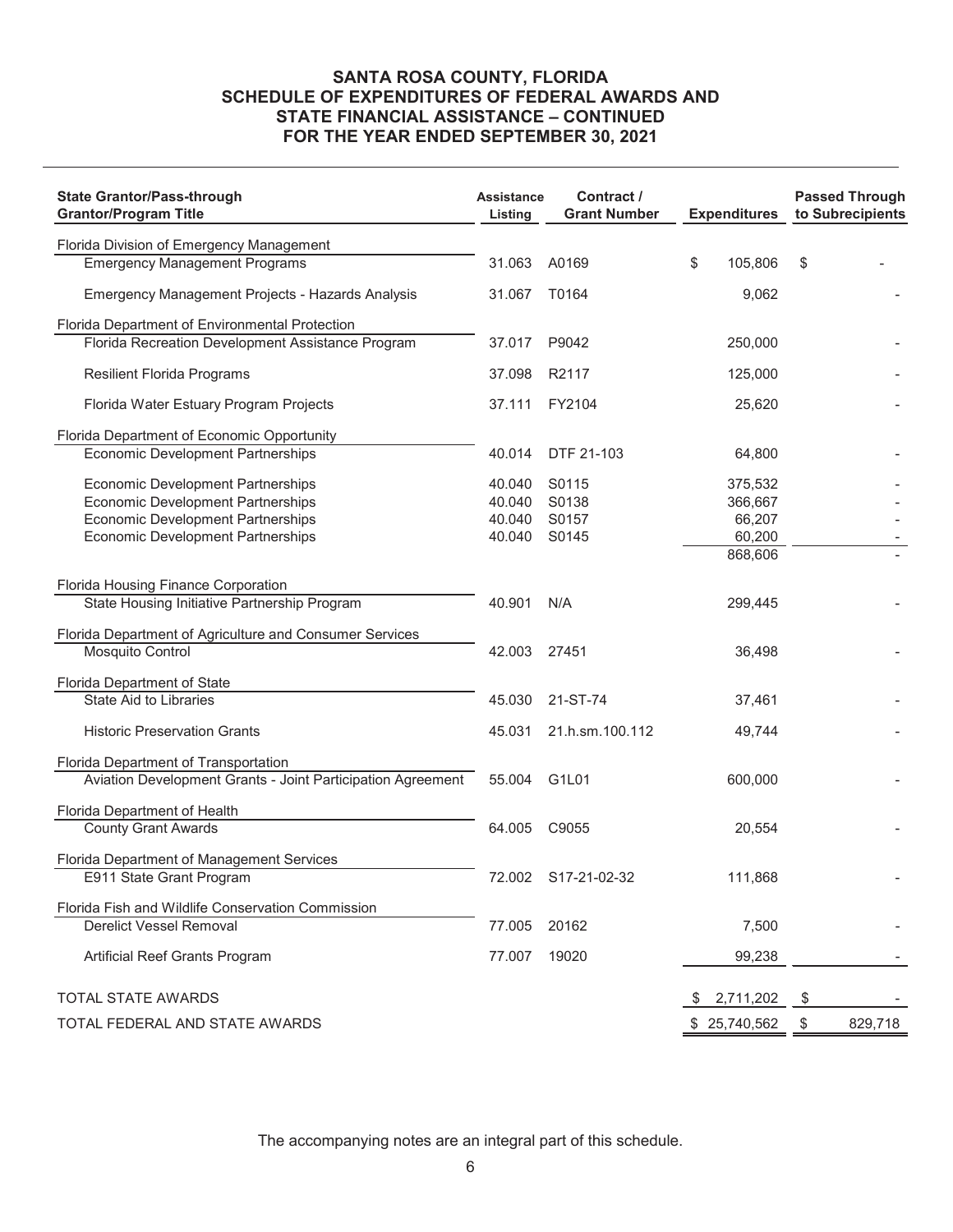#### **SANTA ROSA COUNTY, FLORIDA NOTES TO THE SCHEDULE OF EXPENDITURES OF FEDERAL AWARDS AND STATE FINANCIAL ASSISTANCE FOR THE YEAR ENDED SEPTEMBER 30, 2021**

## **1. BASIS OF PRESENTATION**

The accompanying Schedule of Expenditures of Federal Awards and State Financial Assistance (the Schedule) includes the federal and state grant activity of Santa Rosa County, Florida, under programs of the federal and state government for the year ended September 30, 2021. The information in this Schedule is presented in accordance with the requirements of Title 2 *U.S. Code of Federal Regulations* (CFR) Part 200, *Uniform Administrative Requirements*, *Cost Principles*, and *Audit Requirements for Federal Awards* (Uniform Guidance), Chapter 69I-5, State Financial Assistance, Rules of the Department of Financial Services, and Chapter 10.550, *Rules of the Auditor General*. Therefore, some amounts presented in this Schedule may differ from amounts presented in or used in the preparation of the basic financial statements.

## **2. SIGNIFICANT ACCOUNTING POLICIES**

Expenditures reported on the schedule are reported on the modified accrual basis of accounting. Such expenditures are recognized following the cost principles contained in the Uniform Guidance and Chapter 69I-5, State Financial Assistance, Rules of the Department of Financial Services, wherein certain types of expenditures are not allowable or are limited as to reimbursement. Santa Rosa County, Florida, elected to utilize the 10 percent de minimis indirect cost rate allowed under the Uniform Guidance.

## **3. EXPENDITURES INCURRED IN PRIOR FISCAL YEAR**

Total Federal Assistance Listing No. 97.036 expenditures of \$1,697,462 were incurred in a prior fiscal year and obligated by FEMA in the current fiscal year.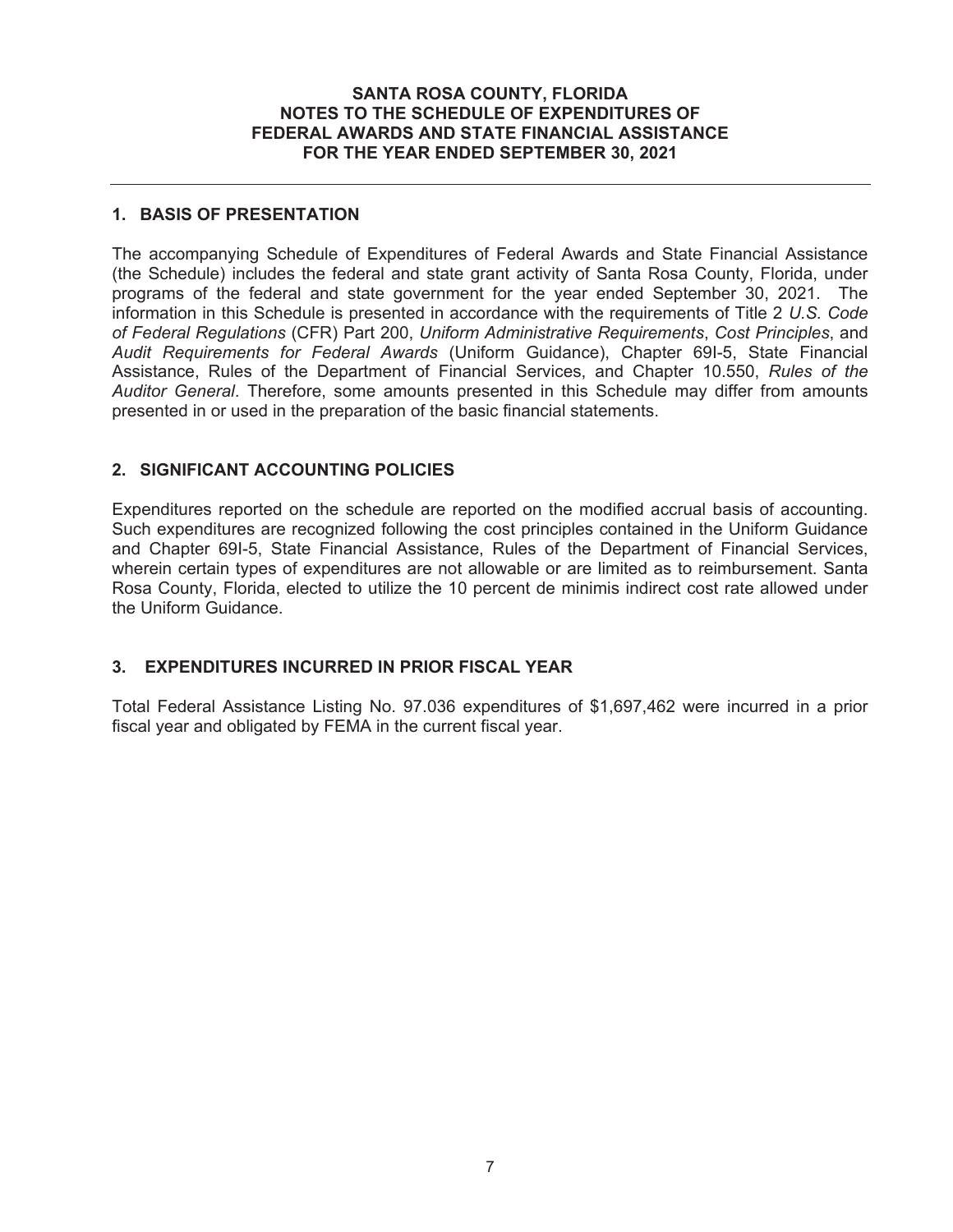#### **SANTA ROSA COUNTY, FLORIDA SCHEDULE OF FINDINGS AND QUESTIONED COSTS FOR THE YEAR ENDED SEPTEMBER 30, 2021**

# **A. SUMMARY OF AUDITOR RESULTS**

## **FINANCIAL STATEMENTS**

|        | Type of auditor's report issued:<br>Internal control over financial reporting:<br>Material weakness(es) identified?<br>Significant deficiency (ies) identified that are<br>not considered to be material weakness(es)?<br>reported | <b>Unmodified Opinion</b>                                     |  |  |  |  |
|--------|------------------------------------------------------------------------------------------------------------------------------------------------------------------------------------------------------------------------------------|---------------------------------------------------------------|--|--|--|--|
|        |                                                                                                                                                                                                                                    | $y$ es no                                                     |  |  |  |  |
|        |                                                                                                                                                                                                                                    | $\frac{\ }{\ }$ yes $\frac{\ }{\ }$ none                      |  |  |  |  |
| noted? | Noncompliance material to financial statements                                                                                                                                                                                     | ___ yes _ <b>v</b> __ no                                      |  |  |  |  |
|        | FEDERAL AWARDS AND STATE FINANCIAL ASSISTANCE                                                                                                                                                                                      |                                                               |  |  |  |  |
|        | Internal control over major programs:                                                                                                                                                                                              |                                                               |  |  |  |  |
|        | Material weakness(es) identified?<br>Significant deficiency (ies) identified that are                                                                                                                                              | yes v no                                                      |  |  |  |  |
|        | not considered to be material weakness(es)?                                                                                                                                                                                        | $\frac{\cdot}{\cdot}$ yes $\frac{\cdot}{\cdot}$ none reported |  |  |  |  |
|        | Type of auditor's report issued on compliance<br>for major programs:                                                                                                                                                               | Unmodified opinion                                            |  |  |  |  |
|        | Any audit findings disclosed that are required                                                                                                                                                                                     |                                                               |  |  |  |  |
|        | to be reported in accordance with the Uniform<br>Guidance or Chapter 10.550, Rules of                                                                                                                                              |                                                               |  |  |  |  |
|        | the Auditor General?                                                                                                                                                                                                               | ___ yes ___ <u>v___</u> no                                    |  |  |  |  |
|        | <b>IDENTIFICATION OF MAJOR PROGRAMS</b>                                                                                                                                                                                            |                                                               |  |  |  |  |
|        | <b>Federal Programs</b>                                                                                                                                                                                                            |                                                               |  |  |  |  |
|        | Federal Assistance Listing No. 21.019 Coronavirus Relief Fund<br>Federal Assistance Listing No. 97.036 Disaster Grant - Public Assistance                                                                                          |                                                               |  |  |  |  |
|        | Dollar threshold used to distinguish                                                                                                                                                                                               |                                                               |  |  |  |  |

| Dollar trireshold used to distinguish<br>between type A and type B programs: | \$750,000  |     |
|------------------------------------------------------------------------------|------------|-----|
| Auditee qualified as low-risk auditee?                                       | <b>Ves</b> | no. |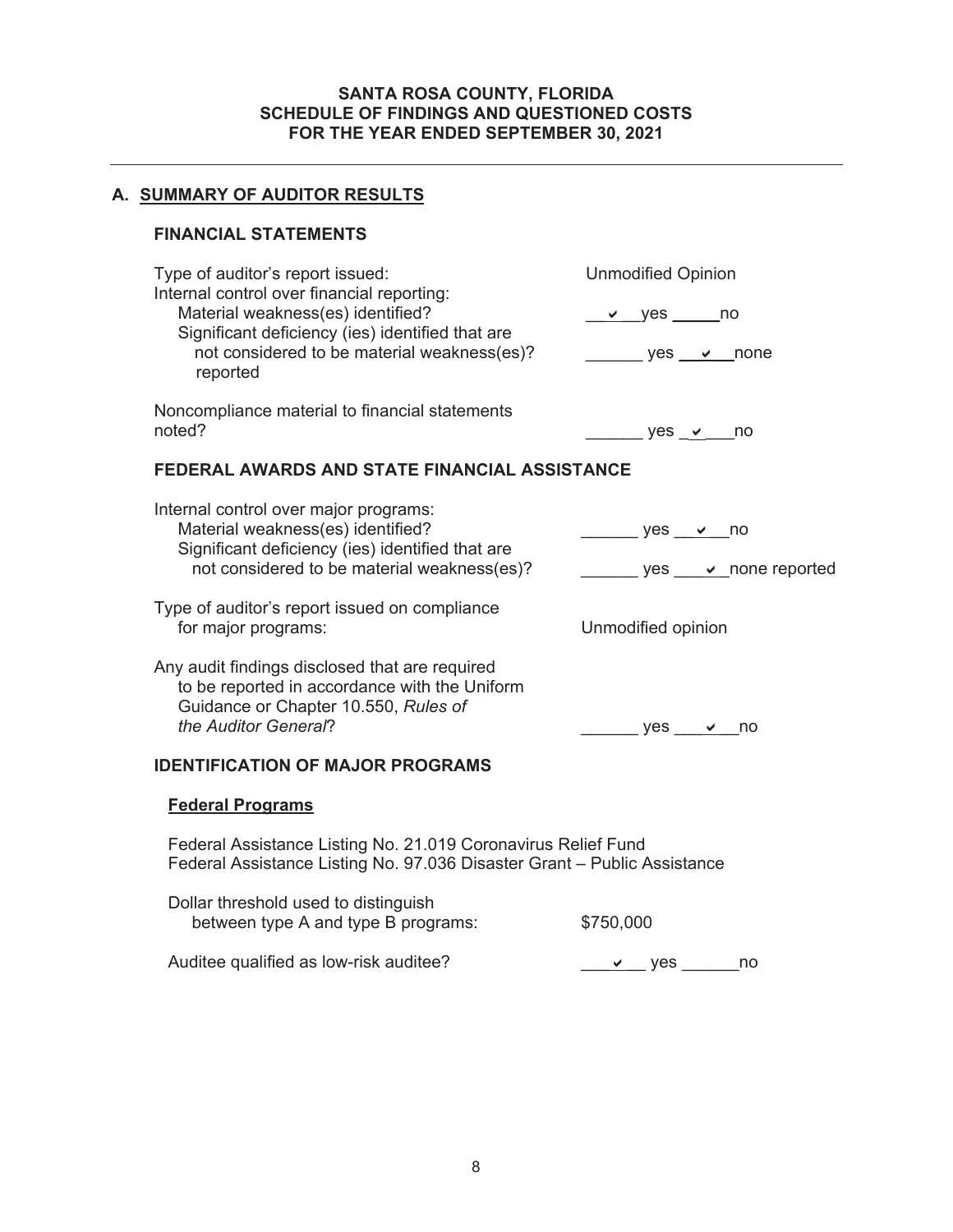#### **SANTA ROSA COUNTY, FLORIDA SCHEDULE OF FINDINGS AND QUESTIONED COSTS – CONTINUED FOR THE YEAR ENDED SEPTEMBER 30, 2021**

## **A. SUMMARY OF AUDITOR RESULTS (CONTINUED)**

#### **State Projects**

State Assistance Listing No. 40.040 Economic Development Partnerships State Assistance Listing No. 55.004 Aviation Development Grants

Dollar threshold used to distinguish between type A and type B programs:  $$750,000$ 

#### **B. FINANCIAL STATEMENT FINDING**

Findings required to be reported in accordance with *Government Auditing Standards*:

#### **FINDING 2021-001 GRANT REVENUE RECOGNITION**

#### *Criteria*

The County's internal control over financial reporting is designed to allow for management and employees, in the normal course of performing their assigned functions, to prevent, or detect and correct, a material misstatement on a timely basis. Pursuant to GASB Statement No. 33, recipients of expenditure-driven grants should recognize revenue as qualifying expenditures are incurred.

#### *Condition*

During current year audit procedures, it was determined the grant receivables in the County's Road and Bridge Fund were overstated by \$2.6 million and revenue was overstated by \$1.5 million for the year ended September 30, 2021. The revenue and related receivable were initially overstated by \$1.1 million in the year ended September 30, 2020 financial statements and a prior period adjustment of \$1.1 million was recorded to reflect the correction of overstatement during the year ended September 30, 2021.

#### *Cause*

During fiscal year 2019 through 2021, there was significant turnover in the grants reporting division of the County. A journal entry provided to the financial reporting division of the County from the grants reporting division included cumulative total costs of a cost reimbursement grant to be accrued as revenue at September 30, 2020. However, the majority of the costs were incurred and the revenue recognized during the fiscal year ended September 30, 2019 causing an overstatement of grant receivables and revenue in the year ended September 30, 2020.

#### *Effect*

The County's Road and Bridge Fund grant receivables and revenues were materially overstated in fiscal year 2021 and 2020 requiring audit adjustments and a prior period audit adjustment.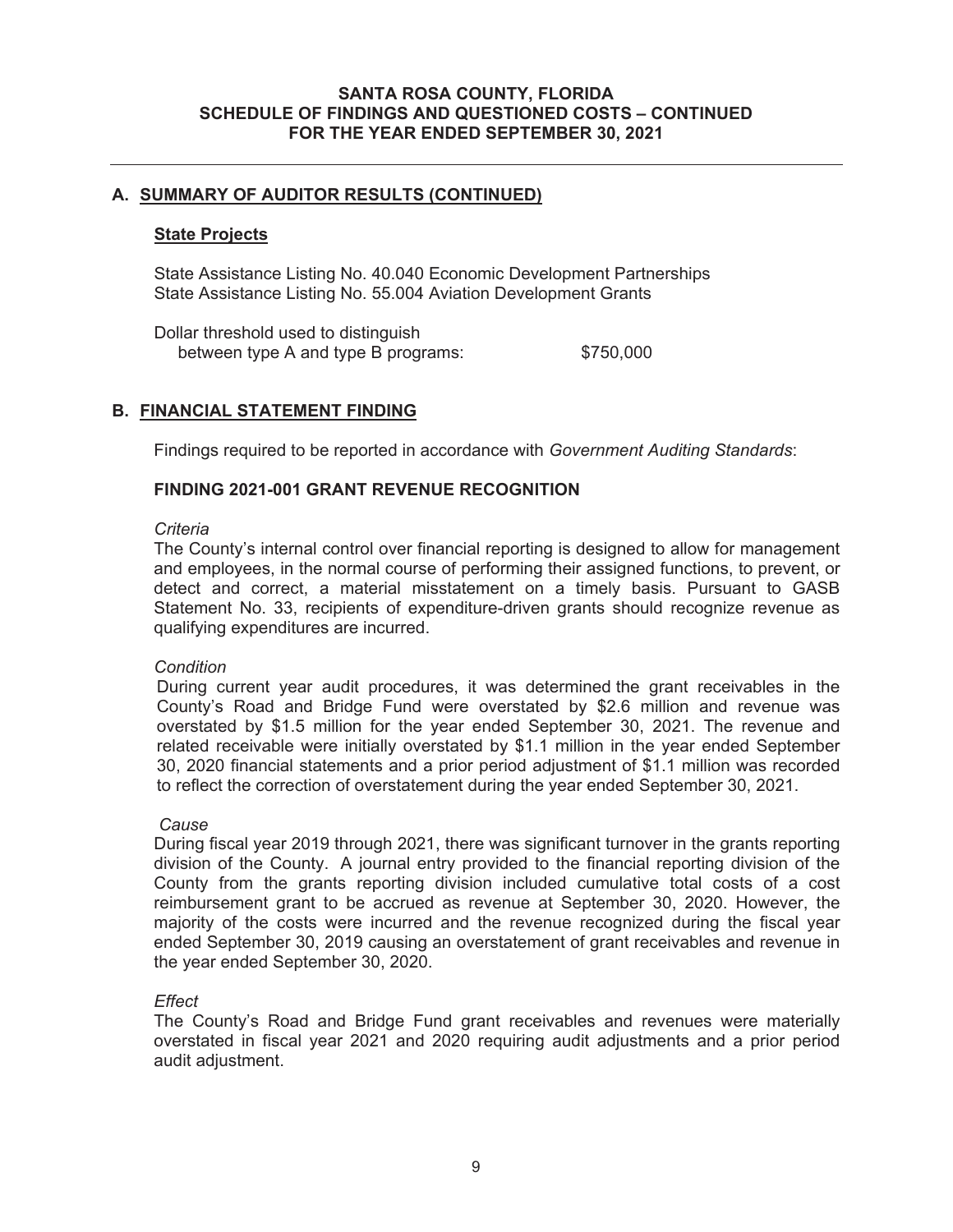#### **SANTA ROSA COUNTY, FLORIDA SCHEDULE OF FINDINGS AND QUESTIONED COSTS – CONTINUED FOR THE YEAR ENDED SEPTEMBER 30, 2021**

#### **B. FINANCIAL STATEMENT FINDING - CONTINUED**

#### **FINDING 2021-001 GRANT REVENUE RECOGNITION - CONTINUED**

#### *Recommendation*

Management should review grant policies and procedures with key personnel to ensure the process for estimating the year-end grant accrual balance allows for matching grant revenues with related qualifying expenditures. Further grant receivables should be monitored for collectability and investigated when grant funds are not received in accordance with the terms of the grant.

*Views of Responsible Officials*  We agree with the finding and the recommended procedures have been implemented.

#### **C. FINDINGS AND QUESTIONED COSTS – MAJOR FEDERAL PROGRAM**

There were no findings, which were required to be reported in accordance with the Uniform Guidance.

#### **D. FINDINGS AND QUESTIONED COSTS – MAJOR STATE FINANCIAL ASSISTANCE**

There were no findings, which were required to be reported in accordance with Chapter 10.550, *Rules of the Auditor General*.